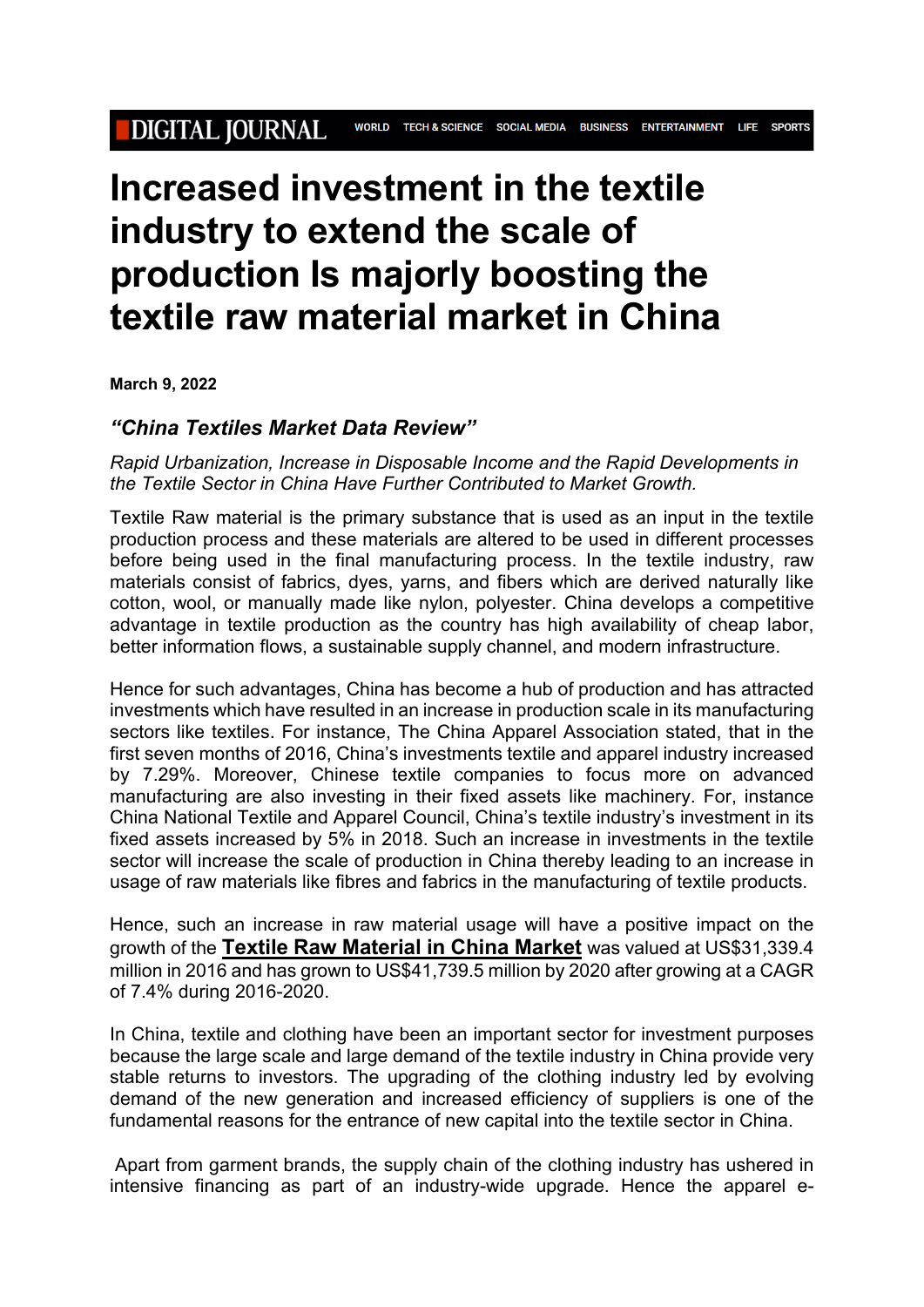commerce platforms are also attracting attention from the capital market. The increasing number of funds secured by Chinese textile companies will increase their scale of production, which will increase the degree of usage of textile raw material in the manufacturing of textile items like clothing and apparel. Hence such an increase in raw material usage will provide more growth to the textile raw material market in China.

China's textile industry shows apparent scale economy and cost effects in material supply, labor cost, product qualities, compatibility between up and downstream, which contribute to its vigorous export competitive advantage. Hence, being a developed country and persistently investing in technologies in textile industries, China compared to its overseas counterparts has a solid textile industrial foundation with cheap cost.

This has resulted in China attracting investments from foreign countries. For instance, as per the Ministry of Commerce, from 2015-2018, foreign direct investment in China's textile industry totalled US\$6.2 billion accounting for 7.12% of total foreign direct investments in the manufacturing sector of China. Such foreign direct investments play a vital role in extending the domestic textile market of China and also increasing the export sale of the textiles and apparel manufactured by the textile companies in China.

The increase in the domestic and export market sale of these companies leads to an increase in production capacity to meet the overseas demand for textile items, which result in more usage of textile raw materials. Hence, this gives a major boost in the growth of the textile raw material market in China.

## **Growing Online Textile Shopping Extends Demand for Textile Products**

E-commerce in China has become an important driving force in the economy and an important starting point for economic restructuring and development. Growing technological advancements and increased digitalization processes have helped manufacturing sectors of China such as the textile industry to evolve into a new business model, adopt new business practices and achieve a new consumption phase.

The improvement in the living standard of people especially the middle-class segment and the introduction of online shopping festivals such as Alibaba Single day has increased online consumption of textile and apparel items. For instance, as per the China Commercial Circulation Association of Textiles and Apparel, the online sales of textiles and apparel grew by 12.6% while brick-and-mortar textiles and apparel-specific wholesale market through e-commerce platforms grew by 8.89% representing 21.97% of the total online sales of textile and apparels. Hence the growing online textile shopping has increased the demand for clothing items, especially in the younger generation as it provides different varieties of clothing items, and also it has extended the market reach of textile companies resulting in an increased production scale of textile and apparel items in China. This will result in more usage of raw materials for textile and apparel manufacturing which will have a positive impact on the growth of the textile raw material market in China.

## **The Major Players in this Market include**

The major companies in the textile raw material market in China include Jiangsu ZhongHeng Dyeing & Finishing Co. Ltd, Weiqiao Textile Company Ltd, Consinee